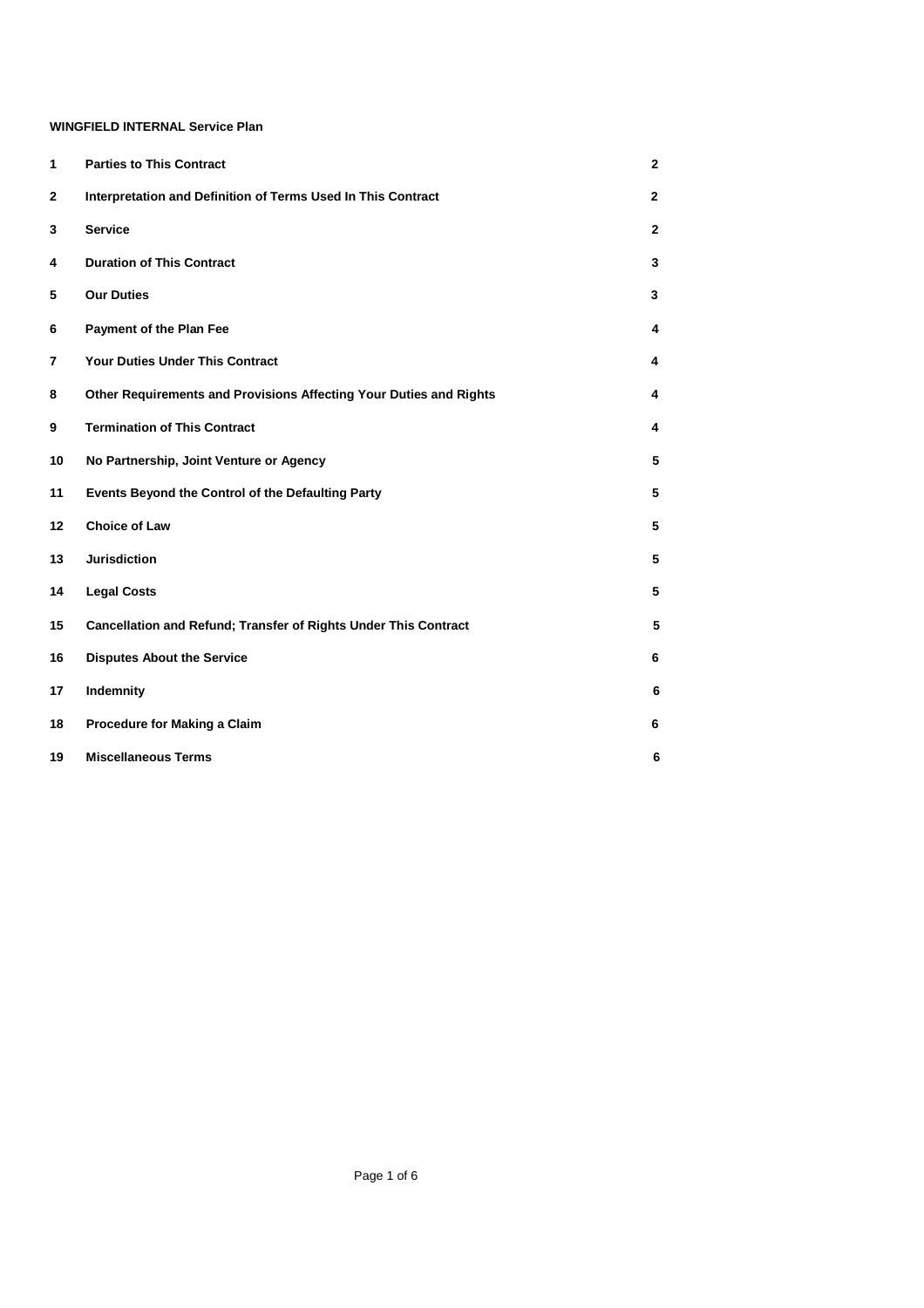#### **Contact Details:**

**Administrator's Details**  Warranty Solutions (Pty) Ltd. Tel: 0861 102 419 P.O Box 731641. Fairland. 2030.

Claims (tel): 0861 102 419<br>Claims (e-mail): claims@warra claims@warrantysolutions.co.za<br>0861 102 419 Customer Service (tel): Customer Service (e-mail): info@warrantysolutions.co.za

Office Hours: Monday - Thursday: 08h00 to 17h00<br>Friday: 08h00 to 16h000 08h00 to 16h000

## **1 Parties to This Contract.**

- (a) Warranty Solutions (Pty) Ltd referred to as "we", "us" and "ours" in this Contract;
- (b) The customer named on the attached WINGFIELD INTERNAL Service Plan Transaction Schedule and referred to as "you" and "your" in this Contract.

#### **2 Interpretation and Definition of Terms Used In This Contract.**

(a) In this Contract, unless inconsistent with the context:

- (i) The singular includes the plural and conversely;
- (ii) A natural person includes an artificial person and conversely, and;
- (iii) Any expression which refers to one gender includes the other gender;
- (b) Definitions of terms used in this Contract:

#### *Accessory.*

Means any non-standard item not fitted in the vehicle at manufacture and specified at point of acceptance of the WINGFIELD INTERNAL Service Plan;

#### *Approved Dealership*

Means WINGFIELD servicing division (unless otherwise indicated in writing by Wingfield)

## *Supplying Dealership*

Means the dealership named on the WINGFIELD INTERNAL Service Plan Transaction Schedule and referred to as the Supplying Dealership in this **Contract** 

#### *Vehicle*

Means one or more vehicles included on the Transaction Schedule and all optional equipment and accessories as specified at point of acceptance of the WINGFIELD INTERNAL Service Plan and all parts and replacement parts which may be added at any time to the vehicle;

# *Vehicle Qualification*

To qualify for this contract vehicles must be less than 15 years old and have travelled less than 350 000km from the date of first registration;

## *Contract Kilometres*

Means the kilometer reading which, when reached, will terminate this WINGFIELD INTERNAL Service Plan, as stated on the Transaction Schedule (this is the same as "expiry kilometers)". These kilometers may only be altered under an addendum to this Contract;

#### *Contract Months*

Means the months covered by this WINGFIELD INTERNAL Service Plan, the number of which is stated on the Transaction Schedule. These months may only be altered under an addendum to this Contract;

#### *Odometer*

Means the factory-installed odometer of the vehicle for measuring the distance travelled by the vehicle;

#### *Off-Road Use*

Means use of the vehicle on surfaces other than on tarred roads;

## *Parties*

## Means you and us;

## *Plan Fee*

Means the fee for this WINGFIELD INTERNAL Service Plan, as stated on the Supplying Dealership's invoice which is payable by you to us

## *Transaction Schedule*

Means the WINGFIELD INTERNAL Service Plan Transaction Schedule relating to this Contract and any other WINGFIELD INTERNAL Service Plan Transaction Schedules received after the start date - whether in substitution for, or addition to, the existing WINGFIELD INTERNAL Service Plan Transaction Schedule;

#### *Inception Kilometres*

Means the kilometer reading on which this WINGFIELD INTERNAL Service Plan incepts. This is indicated on the Transaction Schedule. These kilometers may only be altered under an amendment to this Contract;

#### *Start Date*

Means the date as stated on the Transaction Schedule for the vehicle;

## *This Contract*

Means this Contract, together with all related Transaction Schedules, acknowledgment or declaration documents, addenda and other related documents;

### *VAT*

Means Value-Added Tax to be charged and levied under the Value-Added Tax Act No 89 of 1989, as amended, at the prevailing rate.

## **3 Service.**

This service plan offers cover up to a maximum of 18 years in vehicle age and up to a maximum of 410 000 km's travelled from date of first vehicle registration.

(a) Subject to 3(b) and the terms of this Contract, we administer the standard service of the vehicle, comprising:

(i) Minor services; (ii) Major services;

 $\overline{2}$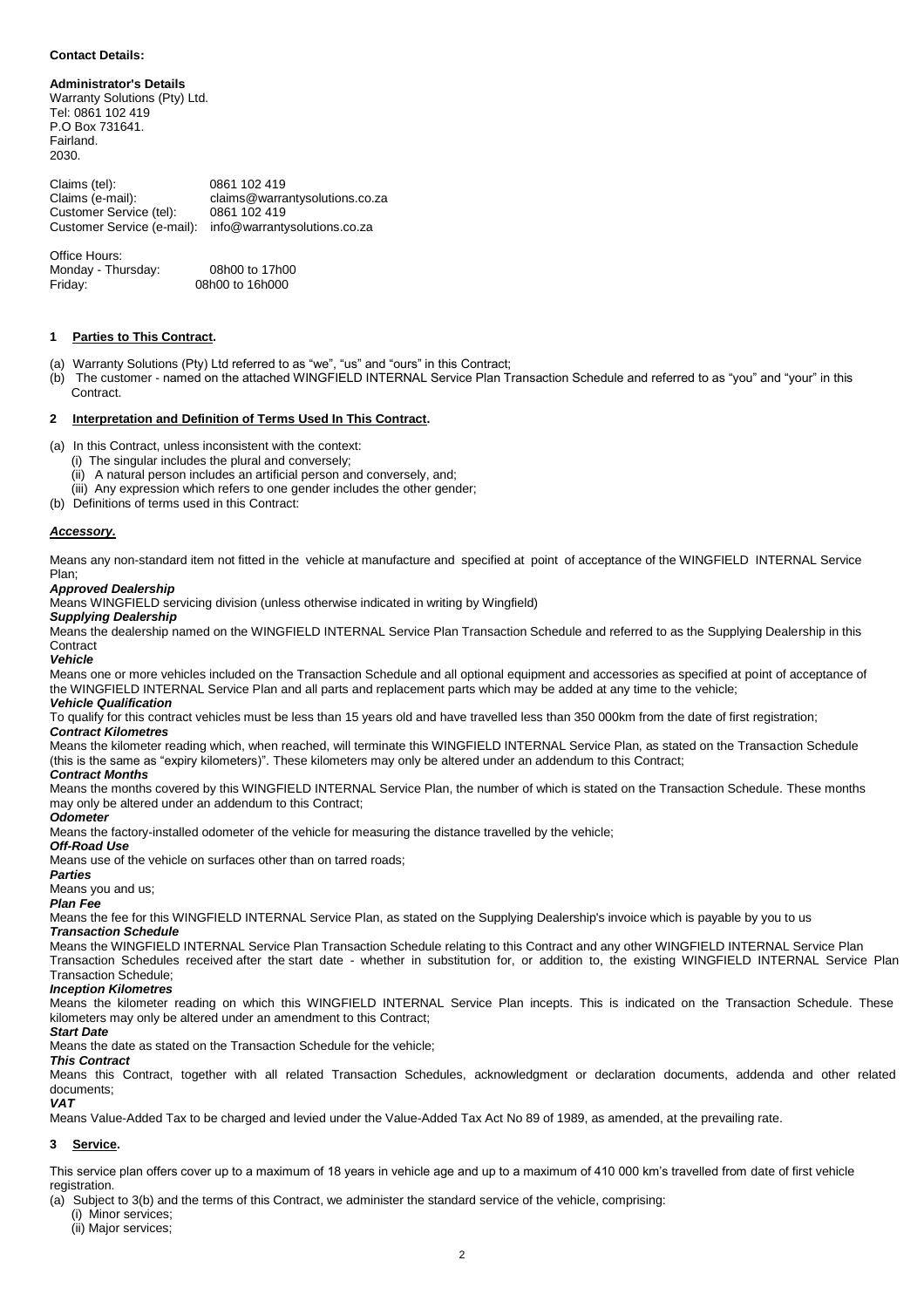(iii) Intermediate services, provided these services are standard and required for normal usage of the vehicle only;

(iv) Annual services (due to low kilometer usage);

**Please Note:** Only "replace" or "R" items at these services will be covered, as per the Manufacturers' specifications;

*Workshop Guarantee*: As a registered financial services provider, Wararnty Solutions strives to ensure at all times that its customers are provided with the highest quality of service, both in their dealings with Warranty Solutions and in any repairs or services performed on their vehicles. In addition to any legal requirements Warranty Solutions approved suppliers guarantee all workmanship and materials (excluding electrical components) supplied, for periods varying between 6 months and a year. The exact details of the guarantee for any particular component can be obtained from Warranty Solutions on request and Warranty Solutions will gladly assist any customer who wishes to pursue a claim under the guarantee provided by Warranty Solutions approved suppliers;

**Please Note:** All "inspect" or "I" items are not covered;

**Please Note:** Only service intervals falling within the accepted parameters of cover will be paid for under this contract. Where an extension of an existing Service Plan is applicable, only the number of services falling within the approved extension parameters can be covered. Therefore, if an existing Service Plan expires early on time, the extension parameters may be altered to reflect new start and Contract kilometers, but only to allow for the same number of services as the original parameters allowed for;

### (b) **The service excludes**:

- (i) All wear and tear as well as friction items and mechanical failure including, but not limited to, brake linings, discs and pad as well as any clutch components;
- (ii) Any charges normally recoverable under a Comprehensive Motor Insurance Policy or the Manufacturer's Warranty or, if applicable to the vehicle, a Service and Maintenance Plan;

(iii) Any repair or replacement costs and charges resulting from your failure to:

- Carry out your duties under this contract;
- Comply with the Manufacturer's Handbook;
- Service the vehicle, as per the requirements of the Manufacturer Handbook;
- Carry out preventative maintenance as set out in clause 8(iv);
- (iv) Any non-mechanical interior breakages or damage to interior upholstery or bodywork;
- (v) All maintenance and mechanical repairs needed by the vehicle that are not part of standard service as set out in clause 3(a), including wear and tear items such as brake linings, batteries and exhausts;

(vi) Service products needed between standard services, including fuel, engine oil, transmission oil, brake fluid and other lubricants;

- (vii) Repair of:
- Rust corrosion;
- Impact damage, both on the engine and on the vehicle body;
- Any repairs to radio, tape, compact disc, D.V.D. players, telephones and telephone systems and any repairs to navigation devices or other similar electronic devices, including the display panels for such devices. This includes any other devices not crucial to the drive-ability or safety of the vehicle;
- Any convertible mechanism on the vehicle, including sunroofs;
- Damage to the vehicle, whether caused negligently or intentionally;
- Damage to the vehicle caused by driver error, poor driver technique, negligence, abuse, vandalism, forcible entry, strikes, riots, war, political disturbance or the like, or acts of God;
- Damage to the vehicle caused by workshop error or negligence, whether intentional or not;
- (viii) Replacement of:
- Any item missing from the vehicle;
- Tyres;
- Wheel alignment, as well as wheel balancing;
- Cambelt cover replacement of cambelts unless this option has been selected by you and you have paid the required additional fee for that option. In this regard please note that on certain vehicles, cambelts are required to be replaced at specific intervals as part of the Manufacturers specifications. Should this be the case then you (the customer) are required to select this option at point of acceptance of the WINGFIELD INTERNAL Service Plan. There will be an additional amount payable for this option, and this will be included in the amount quoted by us (the Administrator). **Please note** that if you have selected this option, claims for the cambelt will still ONLY be entertained where the manufacturer specifies this as a prescribed interval. Should this interval be changed within the duration of the contract then we will still cover the replacement, provided it is manufacturer-specified.
- (ix) Repair or replacement of:
- Body parts or interior trimmings and fittings, upholstery and seat covers;
- Windscreen, windows, glass or lenses;
- (x) Costs of:
- Repairing any defect that existed at the time the vehicle was delivered to you ("a pre-existing defect");
- Repairing any resulting defect that occurs because of a pre-existing defect;
- Cleaning the vehicle and its engine;
- Valet services;
- Providing additives not specified by the Manufacturer;
- (xi) Costs incurred for modifications or additions of any accessories, including those required by law. "Modification" in this clause includes upgrading emission systems, tyres, wheels, shock absorbers, or any other equipment fitted to or forming part of the vehicle. Maintenance or repairs directly resulting from such modifications are also excluded.
- (xii) Charges incurred for the service outside South Africa, unless we have given you our prior written approval for such repairs at an agreed value in South African rand;
- (xiii)Any claims for repairs where the required Contract documentation and relevant payment thereof has not been received by us;
- (xiv)Any claims for repairs where an engine flush or additive is utilised in the vehicle and where such engine flush or additive is not recognised or approved by the vehicle Manufacturer, or by us;
- (xv) The failure of or damage to any component or part caused by the failure of any other part whether same is an excluded item or not, including damage caused by any object from an external source;
- (xvi) Any services which have not been authorised by us, and therefore do not have an authorisation number;
- (xvii)Claims which are not submitted prior to Contract expiry, whether expiry occurs by reaching Contract kilometers or Contract months. The responsibility is on the servicing Dealership, as well as you, to prove that a claim was submitted prior to expiry. We reserve the right to assess and analyse the validity of such claims in the circumstances;
- (xviii) Any service carried out at a servicing agent other than at the WINGFIELD service division *is excluded under this plan*

### **4 Duration of This Contract.**

This contract incepts on the start date and continues, subject to the other terms of this contract, until termination by reaching the Contract kilometers or Contract months, whichever occurs first.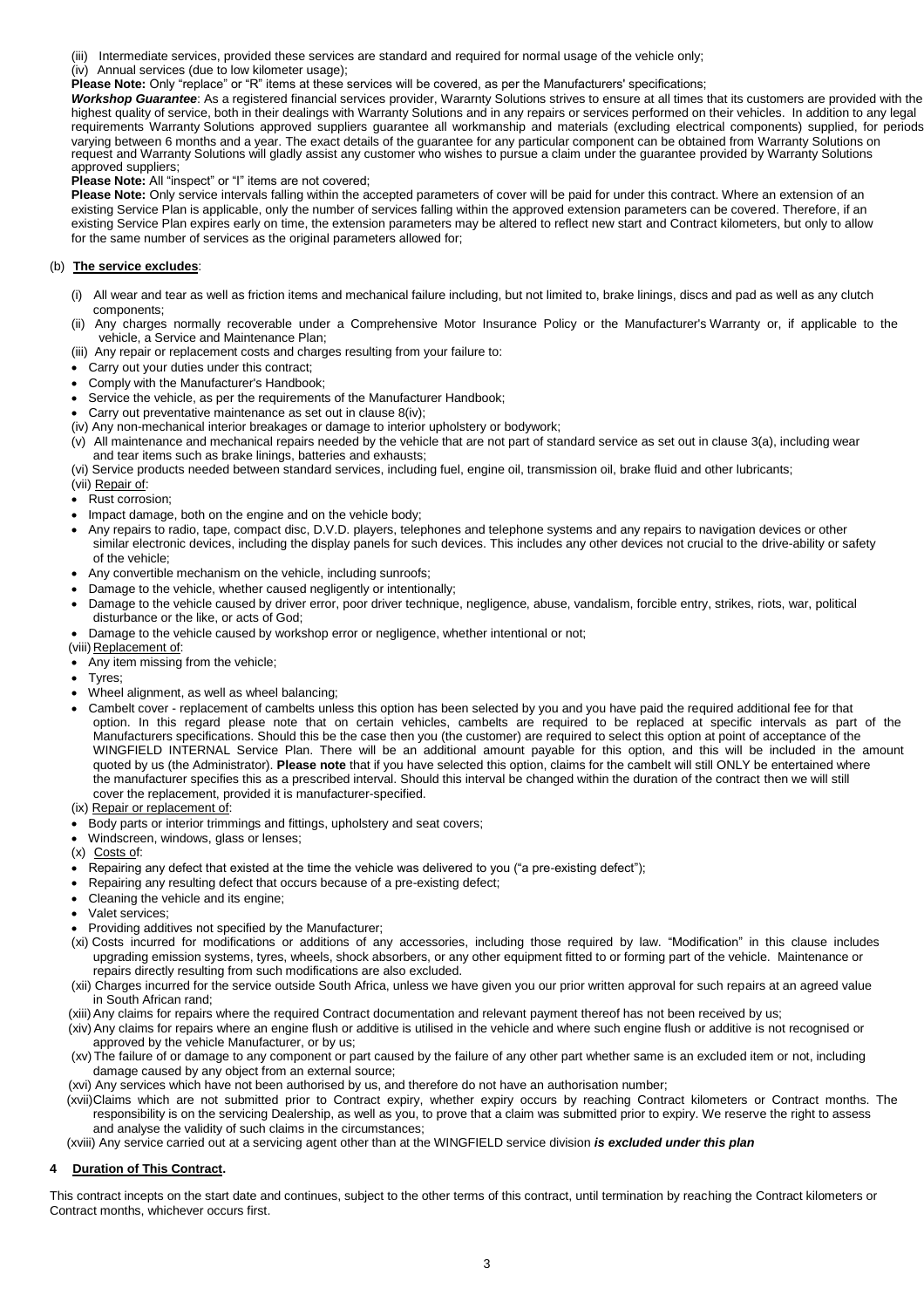## **5 Our Duties.**

Provided you comply with your duties under this contract, we shall:

(a) Pay the Wingfield the costs of all services carried out on the vehicle as set out in clause 3(a);

(b) Approve services as quickly as possible, and promptly advise you, through Wingfield, if any maintenance or repair charges fall outside the scope of the service and are, therefore, your responsibility.

## **6 Payment of the Plan Fee.**

- (a) Unless otherwise specified in the Transaction Schedule or in an attachment to this agreement, you must pay the plan fee to the Supplying Dealership. The Supplying Dealership must pay the plan fee over to us;
- (b) We reserve the right to cancel the contract should we fail to receive the agreed Plan Fee.

## **7 Your Duties Under This Contract.**

You must:

- (a) Notwithstanding any other provision contained in this Contract or the Manufacturer's Handbook, ensure that you present the vehicle for servicing (including a pre-delivery service if this is due) as specified in clause 8.
- (b) Ensure that preventative maintenance, as set out in clause 8(iv) is carried out and ensure that the cambelt is replaced, as per the Manufacturer's requirements;
- (c) Comply with and ensure that every person who uses or possesses the vehicle at any time complies with the terms of this Contract;
- (d) Keep the vehicle clean and neat at all times;
- (e) Ensure the vehicle is not neglected, abused or misused and is used in a skilful and proper manner for the purpose for which it was designed;
- (f) Comply with the Manufacturer's storage requirements if you store the vehicle for more than 14 days, and if the vehicle is not operational for 30 days you are required to inform us in writing. Failure to do so will invalidate the Contract;
- (g) Ensure that the odometer is in working order and:
- (i) Ensure the vehicle's odometer is not tampered with or unsealed;
	- (ii) Immediately advise us in writing if the odometer fails or is tampered with or is unsealed;
	- (iii) If the odometer fails, is tampered with, or is unsealed, deliver the vehicle immediately to Wingfield or, if outside a 100km radius, to a Wingfield Approved Dealership, for necessary service work. We may reasonably estimate the kilometers travelled by the vehicle when the odometer is out of order. You will be liable to pay all the costs of repairing and sealing the odometer in cash on demand;
- (h) Allow us and our representatives access on reasonable notice to inspect the vehicle during office hours so as to:
- (i) Check the odometer and its reading;
	- (ii) Ensure you are keeping the vehicle in good condition, and;
	- (iii) Ensure you are complying with your duties under this Contract.

### **8 Other Requirements and Provisions Affecting Your Duties and Rights.**

- (i) In the event of any conflict between this Contract and the Manufacturer's Handbook, this Contract will take precedence and all its terms will be binding on the parties;
- (ii) Failure on your part to comply with any of the duties stated in this clause will invalidate this Contract and therefore any claims against it will be rejected;
- (iii) It is your responsibility to verify the full service history prior to inception of this Contract. Your acceptance of this Contract verifies the fact that the vehicle has a full service history. We have the right, at any stage during the Contract, to investigate the service history of the vehicle (the history prior to risk taken under this Contract). Should the investigation reveal that the service history was irregular or incomplete, we have the right to cancel the Contract on the grounds of misrepresentation going to the root of the Contract;
- (iv) You must carry out preventative maintenance for the vehicle, including checking engine oil levels, automatic transmission fluid, coolant levels and tyre pressure every 800 kilometers travelled by the vehicle or every 2 weeks, whichever is the sooner. You must take all reasonable steps to service the vehicle and keep it roadworthy. You must immediately stop using the vehicle if the vehicle breaks down or if a breakdown is imminent;
- (a) **Please Note:** Failure to carry out such checks and adhere to correct lubrication levels or driving when such lubrication levels are too low, will result in claims not being entertained;
- (v) The vehicle may only be serviced by the Wingfield service division, You must ensure that no work is done to the vehicle until we have given prior written approval to Wingfield. Should the service division be unable to accommodate your vehicle for servicing within the required parameters and leeway allowed, then it is your responsibility to inform us of the situation and ensure that the claim is logged before the expiry of the allowed leeway. Failure to do so will amount to breach of this Contract;
- (vi) You must present the vehicle for servicing and inspection in accordance with the terms of this Contract and according to our recommendations and within the intervals of time or distance required by the Manufacturer but in any event no less than annually. We shall allow a vehicle to be serviced at an over-run of up to 1 500km for petrol engine vehicles or 1 000km for diesel engine vehicles or 30 days either side of the Manufacturer or an annual specified service interval, whichever occurs first. This concession also applies where the Contract expiry kilometers coincide with a specific service interval, but if the 1 500km or 1 000km exceeds the Contract kilometers and the service interval, then no claim will be entertained by us, aside from the standard service itself. Should the Manufacturer over-run exceed our stipulated over-run as stated, we may, at our sole discretion, allow for such an over-run, as stipulated in the Manufacturer's Handbook;
- (vii) You must not buy or allow to be bought on your behalf any parts including, but not limited, to tyres, batteries, exhausts and shock absorbers without our prior written approval. We shall provide you with a list of preferred suppliers for such purchases on request;
- (viii) Prior to any service or workmanship being carried out on your vehicle, you or your representatives are required to inform the Wingfield service division that our prior approval is necessary before work is carried out on the vehicle;
- (ix) After the approved work on your vehicle is complete, you must:
	- (i) Check the invoice to ensure that only the service work requested was carried out;
	- (ii) Inspect the vehicle to ensure the service was done to your satisfaction;
	- (iii) Sign the invoice to verify the work done;

### **9 Termination of This Contract.**

- (a) We may terminate this Contract by giving you 20 business days written notice if:
	- (i) You fail to pay any amount due under this Contract;
	- (ii) There is any material breach of any material term of this Contract;
- (b) If we terminate this Contract for any reason stated in clause 9(a), we are not prevented from bringing a claim against you for any prior breaches of this Contract;
- (c) On termination of this Contract for breach, we are entitled to claim all damages we have suffered for:
	- (i) Abnormal use; or
	- (ii) Driver negligence; or
	- (iii) Abuse of the vehicle.
	- **Please Note:** Payment of these charges does not affect our right to claim such other damages as we may have suffered;
- (d) If you terminate this Contract before you reach the Contract months or Contract expiry kilometers, you may not claim for the remaining services due under this Contract but a refund may be applicable (see Clause 15.), as set out below;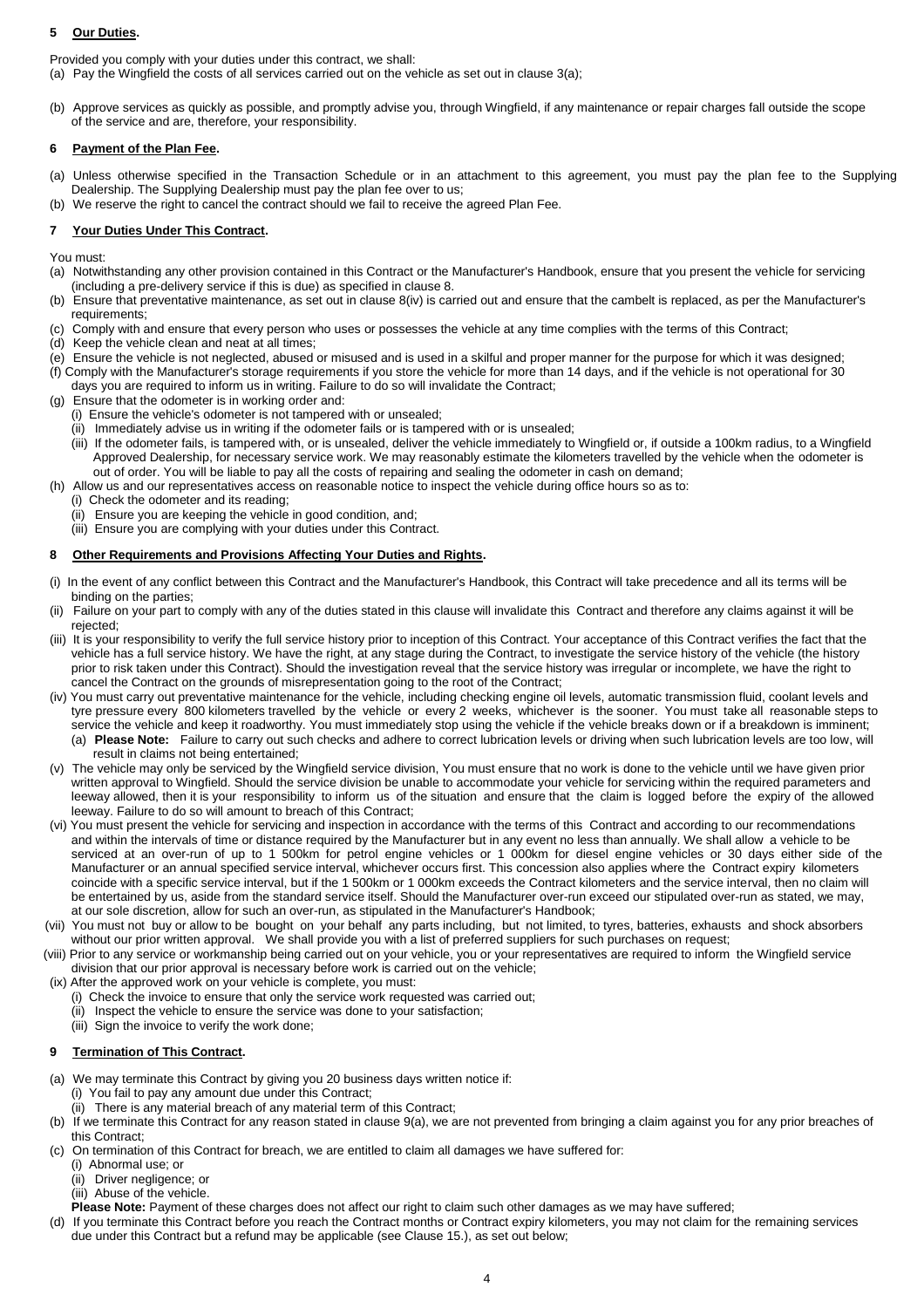(e) This Contract ends automatically if the vehicle is irretrievably stolen or is damaged in an accident to such an extent that it cannot be restored to its proper use.

f) If we terminate this Contract for breach and you disagree with the cancellation, you must continue to carry out your duties under this Contract until the disagreement is settled. If the disagreement is settled in our favour, we shall be entitled to offset amounts you have paid to us under this Contract against damages we may have suffered.

## **10 No Partnership, Joint Venture or Agency.**

Unless expressly provided for in this Contract, nothing contained in it creates any partnership, joint venture or agency between the parties and none of the parties may represent itself as a partner or agent of any of the other parties.

## **11 Events Beyond the Control of the Defaulting Party.**

- (a) Despite anything to the contrary in this Contract, no party will be liable to any other if it is unable to fulfill its duties under this Contract because of events beyond its control. The party which is unable to fulfill its duties because of such events is referred to as the "defaulting party";
- (b) Events beyond the defaulting party's control include:
	- (i) Any circumstances whatsoever, that are not within the reasonable control of the defaulting party;
	- (ii) Natural disasters, for example: violent storms, cyclones, earthquakes, tidal waves, floods or destruction by lightning;
	- (iii) War, civil violence, riots, revolutions, acts of sabotage or terrorism;
	- (iv) Explosions, fires, destruction of machines, of factories and of any installation;
	- (v) Boycotts, strikes and lockouts of all kinds, go-slows, occupation of factories and property and work stoppages;
	- (vi) Embargoes, international controls or any order of any international authority;
	- (vii) Acts of authority, whether lawful or unlawful;
- (c) When such an event happens, the defaulting party must:
	- (i) Give written notice to the other parties immediately once the event has happened;
	- (ii) Serve written notice on the other parties if the event is still happening and, if possible, how long it is expected to go on; following which notice this Contract will be suspended for the period concerned, provided that either party may terminate this Contract by serving written notice if the event continues for more than 90 days;
	- (iii) Give notice to the other parties immediately when the event is over, in order for this Contract to continue as before.

## **12 Choice of Law.**

The laws of the Republic of South Africa govern this Contract.

## **13 Jurisdiction.**

- (a) The parties consent to the jurisdiction of the Magistrate's Court for any proceedings connected with this Contract, even if the amount claimed or the value of the matter in dispute exceeds its jurisdiction;
- Despite clause 13(a), either party may bring any proceedings connected with this Contract in the High Court of South Africa;
- (c) The parties choose as the respective addresses at which they agree to be served all letters, demands and legal processes ("notices") relating to this Contract as:
	- (i) Warranty Solutions (Pty) Ltd:
	- Block A, RPA Centre.
	- 180 Smit St, Fairland, 2030
	- (ii) The Customer The address stated alongside your name on the Transaction Schedule;
- **Please Note:** For companies, close corporations or partnerships, the address must be the registered address or principal place of business; (d) If any party changes domicile and does not tell the other parties in writing of the new domicile, all notices may be served at the respective
- domiciles stated above, and this will be deemed to be proper service;
- (e) Every notice is considered to have been properly received 7 days after posting when sent by registered post;
- (f) Despite the terms of clause 13(e), a notice actually received by any party is sufficient notice for this Contract, even if it was not delivered at the addressee's domicile.

## **14 Legal Costs.**

- (a) Each party must pay its own costs for negotiating, drafting and accepting this Contract;
- (b) Either party must pay on demand all costs the other party incurs in successfully enforcing the terms of this Contract, including:
	- (i) Legal fees on the attorney and own client scale;
		- (ii) Disbursements, including sheriff's fees and costs of counsel;
		- (iii) Tracing costs;
		- (iv) Collection costs at 10% of each payment made in reduction of the outstanding amounts, interest and costs.

### **15 Cancellation and Refund; Transfer of Rights Under This Contract.**

- (a) Where you are a natural person, and we have in terms of this Contract the right to cancel the Contract, we shall first give you 20 business days written notice calling on you to rectify the breach, before we exercise our right of cancellation;
- (b) If you sell the vehicle before the end of the Contract months or Contract expiry kilometers, you may, subject to our prior written approval, transfer your rights and duties in full to the buyer. Under no other circumstances may you transfer your rights and duties under this Contract without our prior written approval. Further, it is a prerequisite of any transfer as described that:
	- Where you are not the owner of the vehicle, the owner provides written approval to the transfer, and;
	- (ii) Confirmation must be obtained from us that the Contract is still valid;

**Please Note:** Failure to comply with any of the provisions of this clause will render the transfer invalid and therefore any claims made by the transferee will be rejected;

- (c) In the event of this Contract being cancelled by you (or your executor following your death), subject to the terms and conditions of this Contract having been complied with then a refund will be made relative to the unexpired period of the Contract;
- (d) As an alternative to cancellation and refund following your death we may agree to transfer any of our rights and duties under this Contract to any one or more persons;

The above-mentioned payment is subject to the terms and conditions of the Contract having been complied with and no claims having been paid out under the Contract;

(e) Any refunds (irrespective of the reason for the cancellation of this Contract) will be calculated by taking into account the total amount of the Plan Fee and the total amounts paid out by us in terms of this Contract. Commissions and administration fees will be deducted.